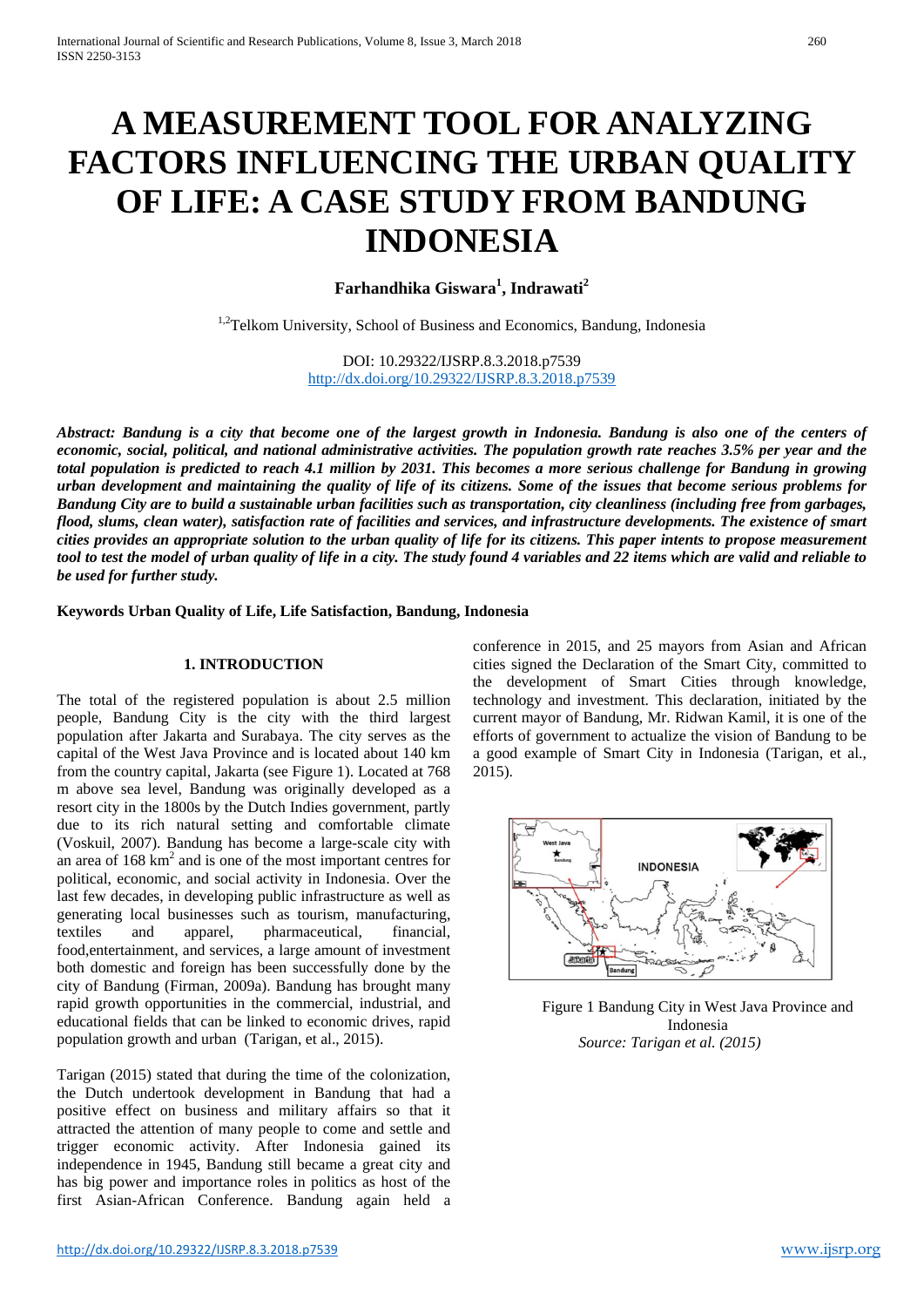

Figure 2 The position of Bandung City with its neighbouring cities and regencie *Source: Tarigan et al. (2015)*

Tarigan et al. (2015) determine, Indonesia has one of the most important cities and has grown into a center because of its development which shows a higher rate of economic growth than the national average, it is the city of Bandung. In recent years, the city of Bandung has made good development improvements, however, Bandung also found many challenges to be solved due to rapid urbanization, including slums, basic infrastructure, and floods. The heavy traffic and congestion that occurred in the city of Bandung is getting worse because of rapid urban mobility and it is predicted in the future will get worse with the number of trips per day reaches 193% in 2030. Bandung city also should create new solutions and strategies to overcome the problem of waste production that has worsened and exceeded the capacity of garbage collection services. Poor attitudes of Bandung citizens impact on the seasonal floods that occur in Bandung. Poor attitudes of littering the drainage channel is the biggest contribution of Bandung citizens to the seasonal flood disaster in Bandung. Bandung has become the second largest city in terms of population living in slum areas. It affects poor drinking water, mediocre of solid waste, and suffers from limited sanitation. The total population of Bandung citizens is about 2.5 million and only 1.6 million people who get clean water distribution from Perusahaan Daerah Air Minum (PDAM). This means there are still many households of Bandung who still do not have access to clean water. Sometimes the water pressure at a particular location is also often unstable and causes the water flow stop completely. It has an impact to the high population growth. The population growth rate reaches 3.5% per year and the total population is predicted in 2031 will reach 4.1 million people. This becomes a more serious challenge for Bandung in growing urban development and maintaining the quality of life of its citizens. Some of the issues that become a serious problem for Bandung City to build a sustainable urban environment are transportation, cleanliness of the city such as free from garbage, flood, slums, clean water, satisfaction rate of facilities and services which are given to residents of Bandung city, and infrastructure development. (Tarigan, et al., 2015).

Bandung has undergone many dramatic changes such as, urban infrastructure, service provision, housing, land converted into housing, these are problems in Bandung quality of life that are happening and need to be solved as soon as possible. In addition to problem in Bandung quality of life, other quality of life issues in Bandung are rapid land-use changes, uncontrolled traffic conditions, uncontrolled population growth, and environmental damage in the city center. Government of Bandung itself has not been able to provide maximum handling, solution, and adequate responses (Arifwidodo, 2012).

Based on the explanation above, the author would like to conduct a research that proposes a new modified model to analyze factors influencing the urban quality of life. The proposed model of this study has not been tested yet. Therefore, the objective of this research is to propose measurement tools to test the model.

### **2. RESEARCH OBJECTIVES AND QUESTIONS**

As far as this study doing literature reviews, this study cannot find any convincing indicators to be used for measuring the urban quality of life in a city, especially the city that fits with city of Indonesia characteristics. Citizen's characteristics, social and economic background of Indonesia have quite different from other countries. A model or indicators which can be implemented in a city of a country might not be able to be directly implemented well in the city of other countries. Therefore, the objectives of this study are to find out the variables, indicators, and items which fit to be used for measuring the urban quality of life in a city. In line with the objectives the research questions that want to be answered are: a) Based on the literature result, what are the variables and indicators to measure the urban quality of life in a city?, b) Based on interview result, what are the variables and indicators to measure the urban quality of life in a city?, and c) What items that can be used to measure the urban quality of life in a city?

#### **3. RESEARCH METHODOLOGY**

In order to achieved the research objectives and answer the research questions, this study applies two steps in identifying the indicators of the urban quality of life, first step is literature review and second step is depth interview. In doing the first step, literature review, this study uses primary literature such as articles from journals and conferences proceedings which are available online in the internet and modern electronic search engines, as well as electronic data bases as suggested by Zikmund, Babin, Carr, and Griffin (2009), and Indrawati (2015). Besides primary literature, this study also uses secondary literature such as books, review articles, indexes and abstracts, and also uses tertiary literature, such as encyclopaedias and dictionaries. The process of literature review was done by reading all related literatures with the object of this study, compare one literature to others to find out the similarities, contrast one literature to others to find out the differences, and finally summarize what the literatures say about indicators of the urban quality of life.

The second step which is done in this study is interview. In doing depths interviews, the researchers ask many questions and follow up each answer with probes for additional elaboration. An open ended interview format used to ensure that the information obtained would be related to the objectives on the study. Open-ended questions were prepared and were given to the respondents. The interviewers adusted the sequence of the questions given and added questions based on the responses of the respondents (Creswell & John, 2009). During the interview the researchers recorded the interview and transcribe edit after the interview finished.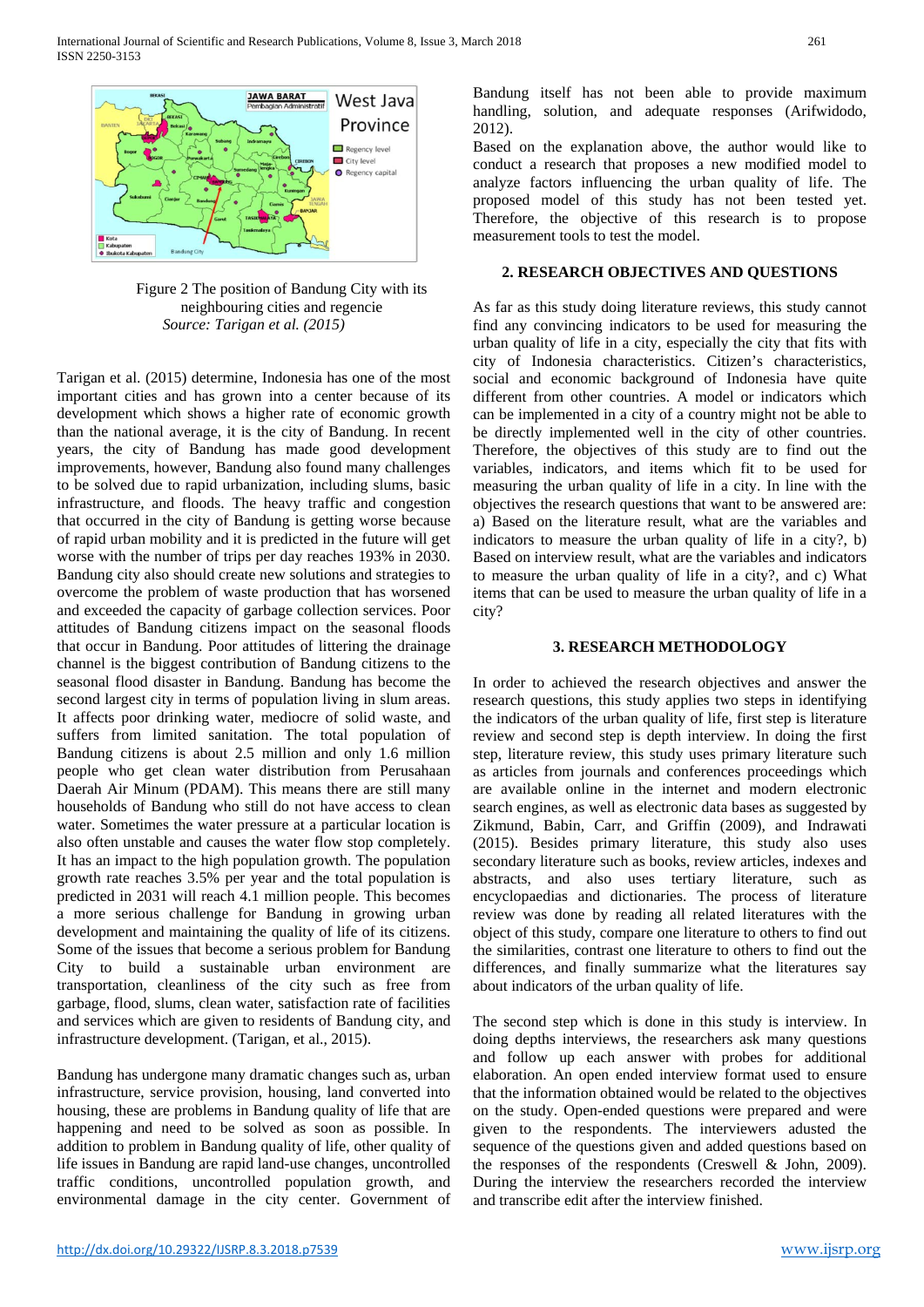To enhance confidence of the information, this study conducted and selected several people from each sector who are considered to have the capability to answer research questions based on Quadra Helix Model. Based on Quadra Helix there are the main pillar that contributes to the growth of creative industries covering four sectors of government, business, academia, and civil society. Quadruple Helix is a development of Triple Helix by integrating civil society, innovation, and knowledge (Afonso, Monteiro, & Thompson, 2012). The expectation of the four sectors of the Quadruple Helix work in an integrated manner, so it can play their respective roles optimally. Concluded of the population in this study is divided into 4 sectors, namely:

1. Government – Among executives in municipal / regional governments as regulators / policies and managers associated

2. Business Player – The entrepreneur who has business

3. Academia – The expert of the scientific sector and universities who understands about topic

4. Civil Society – Citizen or immigrants

During the interview, this study applied at least two interviewers who make research notes and put the codes on every meaningful statement of interviewees. The interviewers check the interpretation against the interviewees and peer interviewer to reduce bias of a single interviewer and for confirmation of the collected textual data.

The respondents for depth interview were selected, which are chosen by using purposive sampling technique. In purposive sampling technique the sample is selected when the sampling is confined to specific types of people who can provide the desired information, either because they are the only ones who have it or because they conform to some criteria set by the researcher (Sekaran & Bougie, 2010). Table 1 shows the respondents of this research.

Table 1 Respondents based on Quadruple Helix Model

| Category        | Respondents         | Number |  |
|-----------------|---------------------|--------|--|
| Government      | Bandung             |        |  |
|                 | Government worker   |        |  |
|                 | The entrepreneur    |        |  |
| <b>Business</b> | who has run the     |        |  |
|                 | business in Bandung | 4      |  |
| Player          | city more than 3    |        |  |
|                 | years               |        |  |
|                 | The experts who     |        |  |
|                 | understand Bandung  |        |  |
| Experts         | smart city and the  | 4      |  |
|                 | concept of urban    |        |  |
|                 | quality of life     |        |  |
| Civil Society   | Bandung citizens or |        |  |
|                 | immigrants in       |        |  |
|                 | Bandung             |        |  |
| Total           |                     | 16     |  |

The collected textual data were processed and analysed following the six steps of analysing textual data from (Creswell & John, 2009), namely organizing and prepare the data for analysis, read through all the data, detailed analysis with textual data coding process and segments the text, use the coding process to generate a description of the setting or people as well as categories or themes for analysis, advance

how the descriptive and themes are represented in the qualitative narrative and in this research are also in descriptive percentage, and the last step is making interpretation of the data.

#### **4. RESULTS AND DISCUSSION**

#### **4.1 Urban Quality of Life: Literature Review Result**

There are four main fields were identified that have dealt with satisfaction and urban quality of life – physical features, features of social nature, environment features, and institutional features.

| Variable                  | Definition                                 |  |
|---------------------------|--------------------------------------------|--|
|                           | Is a "place" when personal, group, or      |  |
| <b>Physical Features</b>  | cultural processes have been given         |  |
|                           | meaning through it (Białowolska,           |  |
|                           | 2016)                                      |  |
|                           | Individual's non-conscious or              |  |
|                           | automatic evaluations of his or her life   |  |
| Social Nature             | in contrast to explicit life satisfaction, |  |
|                           | being a conscious or controlled            |  |
|                           | evaluative judgment of one's life          |  |
|                           | (Białowolska, 2016)                        |  |
| Environment               | As with other people or objects, it is     |  |
| Features                  | possible to create emotional and close     |  |
|                           | bonds with places (Białowolska, 2016)      |  |
| Institutional<br>Features | Operate in a few advanced                  |  |
|                           | contemporary countries and only in         |  |
|                           | recent times (Białowolska, 2016)           |  |

Based on the literatures related to urban quality of life, this study makes a table to summarize the urban quality of life variables and indicators as shown in Table 3.

Table 3 Variables and Indicators based on Literature Result

| Variable           | Indicator                                        |  |
|--------------------|--------------------------------------------------|--|
| Physical           | Public transport, for example the bus, tram or   |  |
| features           | metro                                            |  |
|                    | Health care services                             |  |
|                    | Doctors                                          |  |
|                    | Hospitals                                        |  |
|                    | Cultural facilities (concert<br>halls, theatres, |  |
|                    | museums and libraries)                           |  |
|                    | Sport facilities: sport fields and indoor sport  |  |
|                    | halls                                            |  |
|                    | Availability of retail shops                     |  |
|                    | Public spaces such as squares                    |  |
|                    | Pedestrian ares                                  |  |
|                    |                                                  |  |
| <b>Features of</b> | I feel safe in Bandung                           |  |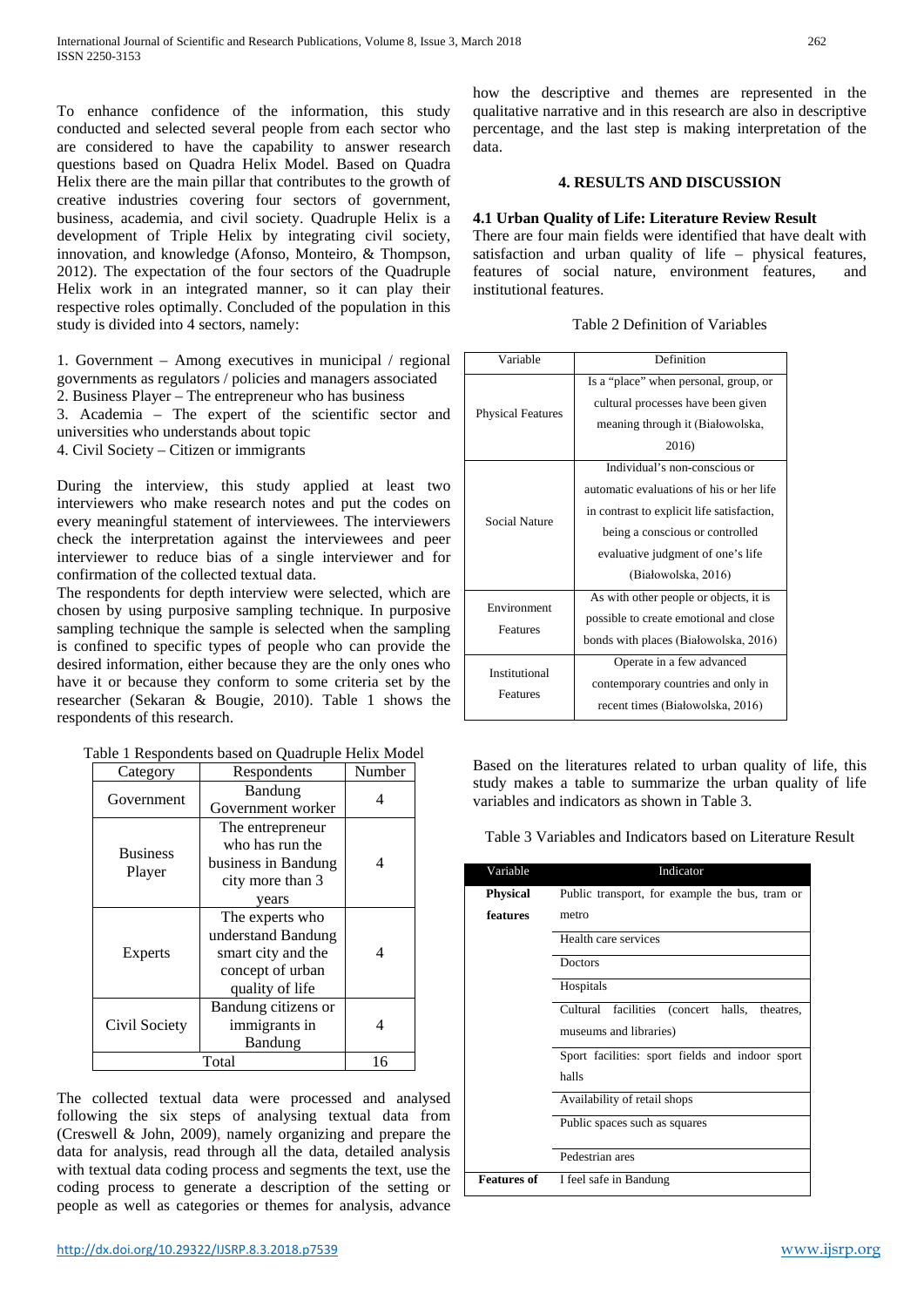| Social               | Generally speaking, most people in my city can   |  |
|----------------------|--------------------------------------------------|--|
| <b>Nature</b>        | be trusted                                       |  |
| Environment          | Green spaces - such as parks and gardens         |  |
| <b>Features</b>      | Quality of the air                               |  |
|                      | <b>Cleanliness</b>                               |  |
|                      | Noise Level                                      |  |
| <b>Institutional</b> | Administrative services of Bandung help people   |  |
| <b>Features</b>      | efficiently                                      |  |
|                      | Generally speaking, the public administration of |  |
|                      | Bandung can be trusted                           |  |

## **4.2 Urban Quality of Life: Based on Interview Result**

In order to make the variables and indicators of the urban quality of life fit with Indonesia's situation, this study finds out the variables and indicators from Indonesia's government, business players, civil society, and experts. Based on the result of interview with 16 respondents, this study found that the variables of the urban quality of life are as shown in Table 4 below.

| Table 4 Variables of Urban Quality of Life based on |
|-----------------------------------------------------|
| Respondents agreement                               |

| Variables                     | % Respondents<br>Agree |
|-------------------------------|------------------------|
| <b>Physical Features</b>      | 90%                    |
| <b>Social Featurs</b>         | 83%                    |
| <b>Environment Features</b>   | 88%                    |
| <b>Institutional Features</b> | 85%                    |

Table 4 shows that 90% respondents agree that Physical Features as variable of urban quality of life in a city, 83% respondents agree that Social Features as variable of urban quality of life in a city, 88% respondents agree that Environment Features as variable of urban quality of life in a city, and 85% respondents agree that Institutional Features as variable of urban quality of life in a city.

Based on the result of interview with 16 respondents, this study found that the indicators of the urban quality of life in a city are as shown in Table 5.

|  |  |  | Table 5 Indicators based on Interview Results |
|--|--|--|-----------------------------------------------|
|--|--|--|-----------------------------------------------|

| <b>Variable</b> | <b>Indicator</b>                  | $%$ of<br><b>Respondents</b><br>Agree |
|-----------------|-----------------------------------|---------------------------------------|
| Physical        | Public transport, for             | 73%                                   |
| features        | example the bus, tram<br>or metro |                                       |
|                 | Health care services              | 62%                                   |
|                 | Doctors                           | 69%                                   |
|                 | Hospitals                         | 69%                                   |
|                 | facilities<br>Cultural            | 60%                                   |
|                 | halls,<br>(concert)               |                                       |
|                 | theatres,<br>museums              |                                       |

|                      | and libraries)          |     |
|----------------------|-------------------------|-----|
|                      | Sport facilities: sport | 74% |
|                      | fields<br>and<br>indoor |     |
|                      | sport halls             |     |
|                      | Availability of retail  | 60% |
|                      | shops                   |     |
|                      | Public spaces such as   | 77% |
|                      | squares                 |     |
|                      | Pedestrian ares         | 71% |
| <b>Features of</b>   | I feel safe in Bandung  | 75% |
| <b>Social Nature</b> | Generally speaking,     | 66% |
|                      | most people in my       |     |
|                      | city can be trusted     |     |
|                      | Most people in my       | 78% |
|                      | city are politeness     |     |
|                      | Most people in my       | 71% |
|                      | city are love each      |     |
|                      | other                   |     |
|                      | Most people in my       | 65% |
|                      | city are gentle         |     |
|                      | Most people in my       | 82% |
|                      | city friendly           |     |
| <b>Environment</b>   | Green spaces - such     | 85% |
| <b>Features</b>      | as parks and gardens    |     |
|                      | Quality of the air      | 80% |
|                      | Cleanliness             | 87% |
| <b>Institutional</b> | Administrative          | 85% |
| <b>Features</b>      | services of Bandung     |     |
|                      | help<br>people          |     |
|                      | efficiently             |     |
|                      | Generally<br>speaking,  | 90% |
|                      | public<br>the           |     |
|                      | administration<br>of    |     |
|                      | Bandung<br>be<br>can    |     |
|                      | trusted                 |     |
|                      | The<br>public           | 75% |
|                      | administration<br>of    |     |
|                      | Bandung<br>is           |     |
|                      | responsive              |     |
|                      | The<br>public           | 85% |
|                      | administration<br>of    |     |
|                      | Bandung<br>uses         |     |
|                      | optimal resources       |     |

#### **5. CONCLUSION**

Referring to the literature review results and interview result, this study find that both of results suggests the same four variables, but in term of indicators the findings are different since based on interview result some indicators have been added and few indicators have been removed. Therefore,